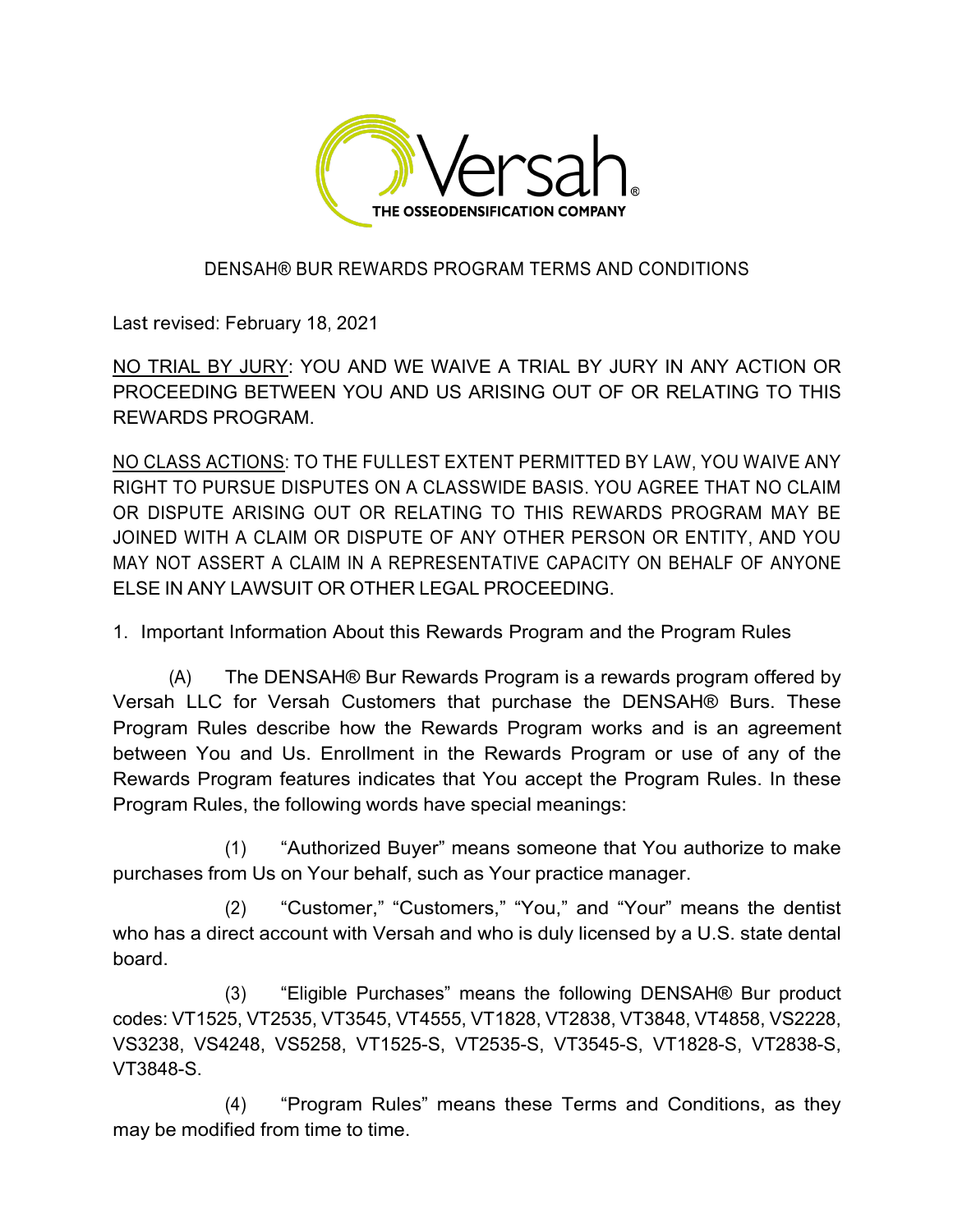Program. (5) "Rewards Program" means the DENSAH® Bur Rewards

- (6) "Versah," "We," "Us," and "Our" refer to Versah LLC.
- (7) "Website" means http://versah.com.

(B) To be eligible to participate in this Rewards Program, You must be (i) a Customer, (ii) have an active, current, and accurate e-mail address on file with Versah, and (iii) agree to receive Rewards Program notices at your e-mail address. Customers earn rewards points under an account properly opened directly with Us either through Our Website or by calling Us at the phone number displayed on Our Website. Customers may authorize Authorized Buyers to make Eligible Purchases under their account. Dentists within a group practice must have separate accounts and may not pool or combine points with other dentists (even if they are within the same group practice).

(C) We may make changes to the Rewards Program and the terms of these Program Rules at any time. For example, We may change how You earn points, change how You use or redeem points, change what You can get with Your points, or change these Program Rules.

(D) We may temporarily prohibit You from earning points, using points You already earned, or using any features of the Rewards Program.

(E) We may supplement these Program Rules with additional terms, conditions, disclosures, and agreements that will be considered part of these Program Rules. We have no other obligation with respect to the Rewards Program beyond those described in these Program Rules.

(F) Use of Your information under these Program Terms is subject to Our Privacy Policy, available here http://versah.com/privacy-policy/ (as the Privacy Policy may be modified from time to time as set out in that Privacy Policy).

2. Notice of Changes

(A) From time to time, we may need to make changes to the Rewards Program and these Program Rules. We will give you 30 days' notice of the following types of changes to the Rewards Program or these Program Rules:

- (1) If We change how You earn points.
- (2) If We limit the number of points You can earn.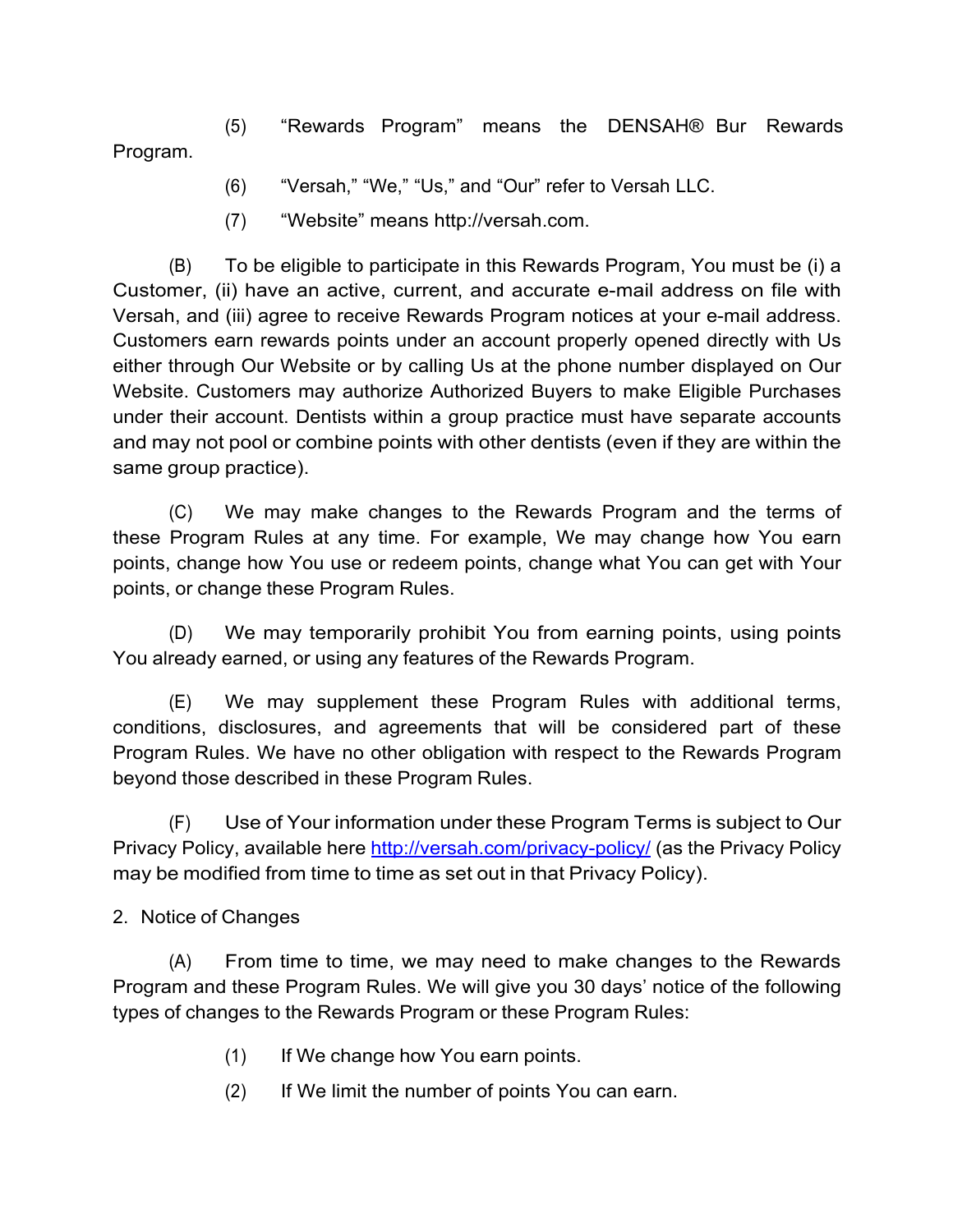- (3) If We change what You can get with Your points.
- (4) If we cancel the Rewards Program.

(B) We will send this notice to You electronically by email or, if available, through Our official shopping or customer account portal accessible from Our Website.

(C) We will give You notice of other changes to the Rewards Program or these Program Rules by posting an updated copy of these Program Rules at Our Website, electronically by email or, if available, through Our official shopping or customer account portal accessible from Our Website.

3. How You Can Earn Points

(A) You will earn points when You or Your Authorized Buyer make Eligible Purchases directly from Us either by phone or through Our official online store, minus any returns, credits or adjustments that are not payments.

(B) You will not earn points under this Rewards Program on purchases you make from distributors or resellers, shipping, interest (accrued on late payments), or unauthorized or fraudulent charges.

- (C) You will earn points as follows:
	- (1) 100 points for each DENSAH® Bur purchased.

(2) If You refer a new customer to Us, You will earn 100 points for each of the DENSAH® Burs purchased by this new customer during his or her first order (minus any returns, credits, adjustments, shipping, interest, and other restrictions noted in these Program Rules). The new customer must expressly inform Us that You referred him or her to Us prior to completing the order. If the new customer joins the Rewards Program, he or she will also earn points on the first order.

- (D) Points may only be earned on Eligible Purchases.
- 4. Other Information About the Earning and Availability of Points

(A) Points are calculated on a daily basis and can be redeemed starting on the next business day after they are earned. Points are calculated based on the Eligible Purchases made, minus any returns, credits, or adjustments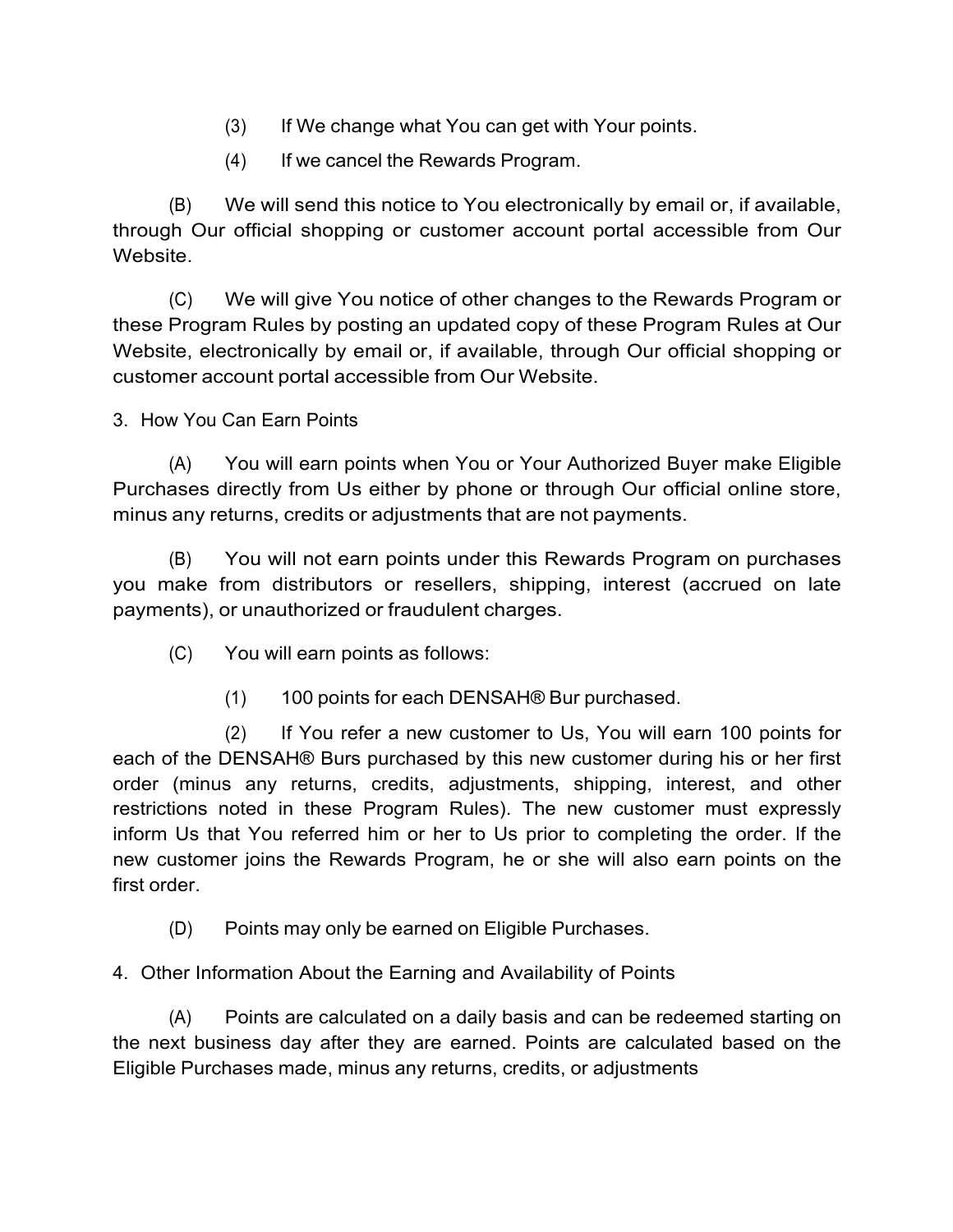(B) If You have more returns or refunds than points earned from Eligible Purchases, then points will be deducted from Your total point balance and may result in a negative point balance.

(C) You will see points You earned on Your invoice(s). You may also call Us to request Your point balance. We may also, if available, display Your points balance through Our official shopping or customer account portal accessible from Our Website.

5. How You Can Use Your Points

(A) You may use Your points to redeem for any DENSAH® Burs. You may not use points for any applicable sales/use taxes, fees, surcharges, shipping and handling charges, or a payment of any obligation to Us.

(B) You are responsible for how points are used, including if You allow Authorized Buyers to access and redeem Your points. Once points have been used, the transaction is considered final and may not be canceled unless otherwisenoted.

(C) To use Your points, minimum and maximum amounts may apply. We will let You know about any minimum or maximum amounts before You use Your points.

(D) We are not responsible for replacing lost, stolen or damaged items redeemed under this Rewards Program. We are not responsible for any unauthorized use of Your points.

6. Circumstances Where You Could be Prohibited from Earning or Using Points

(A) We may temporarily prohibit You from earning points or using points You already earned if:

(1) You have funds outstanding to Us.

(2) If We reasonably suspect that You or Your Authorized Buyer engaged in fraudulent activity related to Your account or the Rewards Program.

(3) If We reasonably suspect that You have misused the Rewards Program in any way or that You have made misrepresentation to Us.

(B) You can begin earning and using points again after Your account becomes current or when We no longer suspect fraud or misuse of Your account or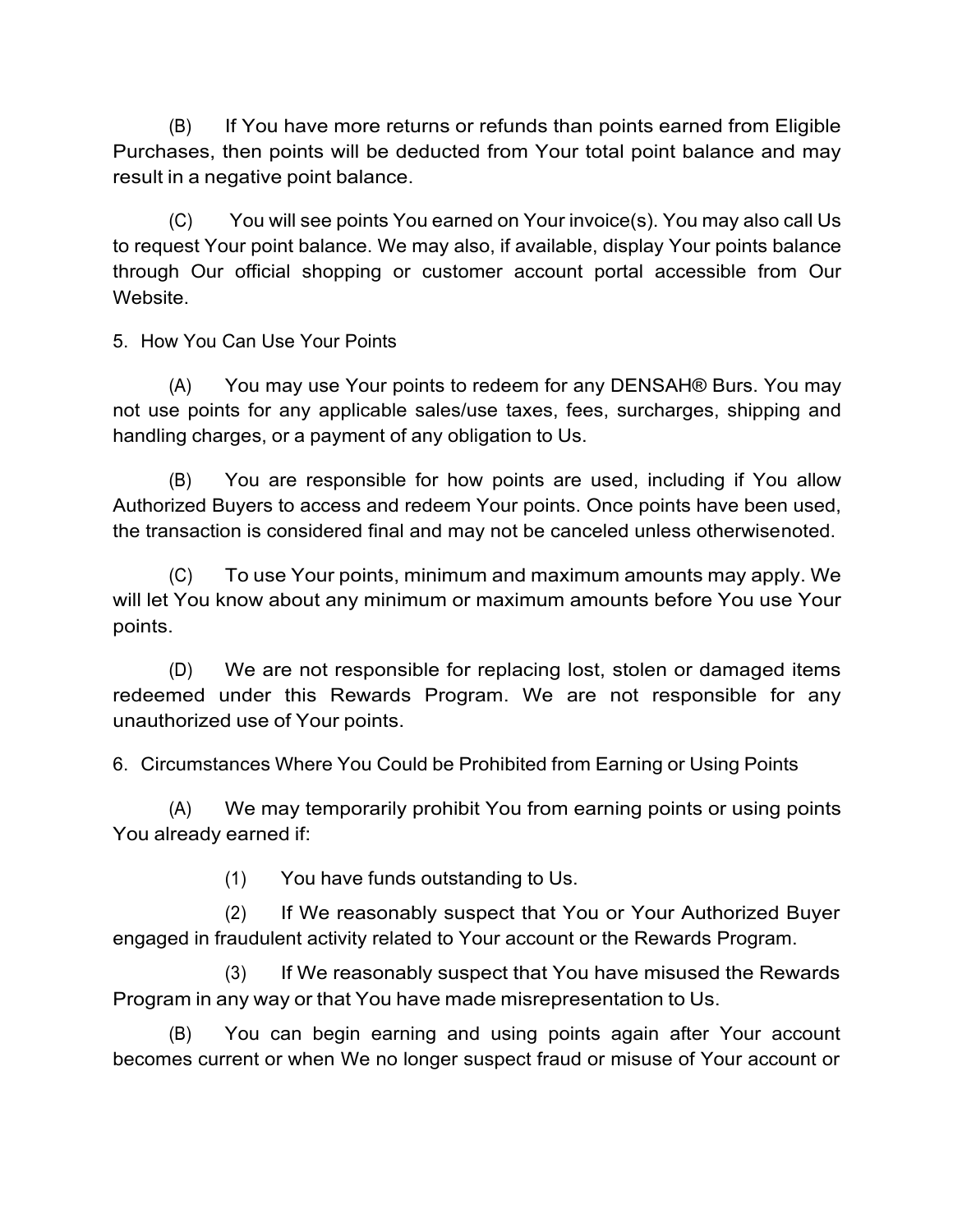the Rewards Program.

7. Circumstances Where You Could Lose Your Points

(A) Your points do expire 12 months from the purchase date when the points are rewarded. You will lose all your points if:

(1) Points are expired (12 months from the purchase date).

(2) We close Your account for any of the following reasons: (i) We terminated Your account for a material breach or for failure to make payments as required in the applicable terms and conditions governing Your purchase; (ii) You fail to comply with these Program Rules or with any agreement You have with Us; (iii) We reasonably believe You may be unwilling or unable to pay Your debts on time; (iv) You (or a creditor or another third party) file for bankruptcy or dissolution of Your practice; (v) You become incapacitated or unable to make decisions on Your own behalf; (vi) We reasonably believe that You or Your Authorized Buyer engaged in fraudulent activity related to Your account or the Rewards Program; (vii) We reasonably believe that You have misused the Rewards Program in any way or that You have made misrepresentation to Us; or (viii) You, Your Authorized Buyer, or any member of Your group practice (a) is debarred, suspended, proposed for debarment, declared ineligible, or voluntarily excluded from covered transactions by any federal, state or local department or private contractor, or (b) is under investigation by the Office of Inspector General, the Department of Justice, or another federal or state regulator in connection with a criminal offense related to the federal or state healthcare programs.

(B) If We close Your account, all points will be forfeited, and no further points can be accumulated.

(C) If We decide to cancel the Rewards Program, we will give You at least 30 days from the date We cancel the Rewards Program to use Your points. If You do not use your points during that time, you will lose them.

(D) We will not reinstate points You lose, unless We made an error.

8. Other Important Information You Should Know About the Points and this Rewards Program

(A) We reserve the right to approve, deny, or revoke participation in this Rewards Program for any reason, in our sole discretion.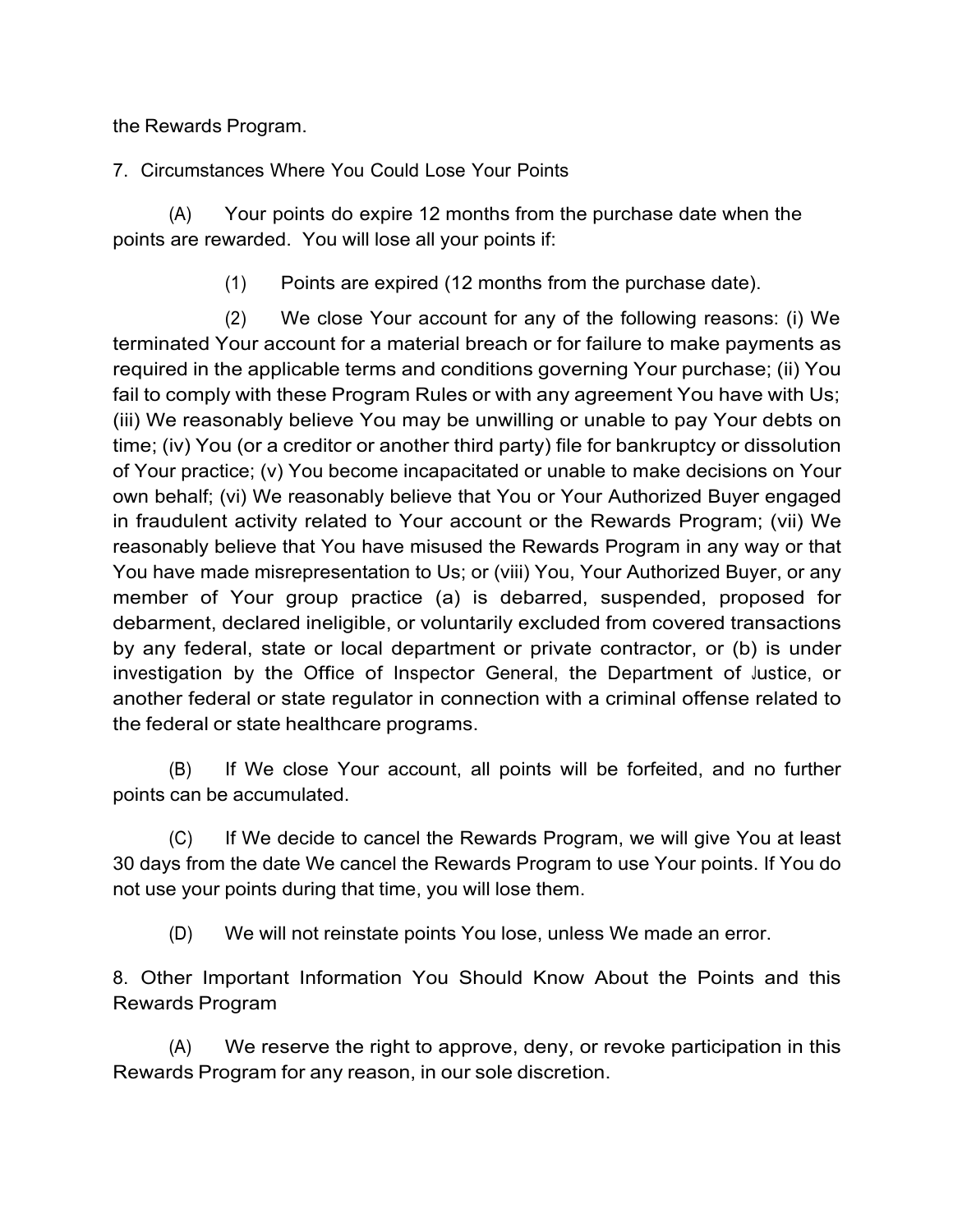(B) Points are not Your property and have no cash value until redeemed for rewards under this Rewards Program. Points earned under this Rewards Program cannot be combined with any other rewards program. You cannot transfer or move points unless expressly provided for in these Program Rules. Points cannot be transferred by operation of law, such as by inheritance, in bankruptcy, or in connection with a divorce or dissolution of your group practice.

(C) You are responsible for any tax liability, including disclosure requirements, related to participating in the Rewards Program. Please consult with Your tax advisor if You have any questions.

(D) We may assign Our rights and obligations under these Program Rules to a third party, who will then be entitled to any of Our rights that We assign to them. For example, we may do this in the event We open a new entity, We merge with another entity, or another entity purchase Us or all of Our assets.

(E) We are not responsible for any disputes You may have with any Authorized Buyers on Your account about the Rewards Program or any member of Your group practice.

(F) WE AND OUR THIRD-PARTY SERVICE PROVIDERS AND OUR AND THEIR RESPECTIVE AFFILIATES, DIRECTORS, OFFICERS, EMPLOYEES, AGENTS OR CONTRACTORS MAKE NO REPRESENTATIONS OR WARRANTIES, EITHER EXPRESS OR IMPLIED, INCLUDING, THOSE OF MERCHANTABILITY, FITNESS FOR INTENDED USE OR A PARTICULAR PURPOSE AND OTHERWISE ARISING BY LAW, CUSTOM, USAGE, TRADE PRACTICE, COURSE OF DEALING OR COURSE OF PERFORMANCE. You release Us, Our third party service providers, and Our and their respective affiliates, directors, officers, employees, agents and contractors for all activity in connection with this Rewards Program, including but not limited to, use of the Rewards Program, and any redemption for or purchase of products through the Rewards Program.

(G) You agree to indemnify and hold Us and Our third party service providers and all of Our and their respective affiliates, directors, officers, employees, agents and contractors harmless from and against any loss, damage, liability, reasonable cost actually incurred, or reasonable expense actually incurred of any kind (including reasonable attorneys' fees) arising from You or an Authorized Buyer's: use of this Rewards Program, any fraud or misuse of this Rewards Program, violation of these Program Rules and/or violation of any applicable law or the rights of any third party.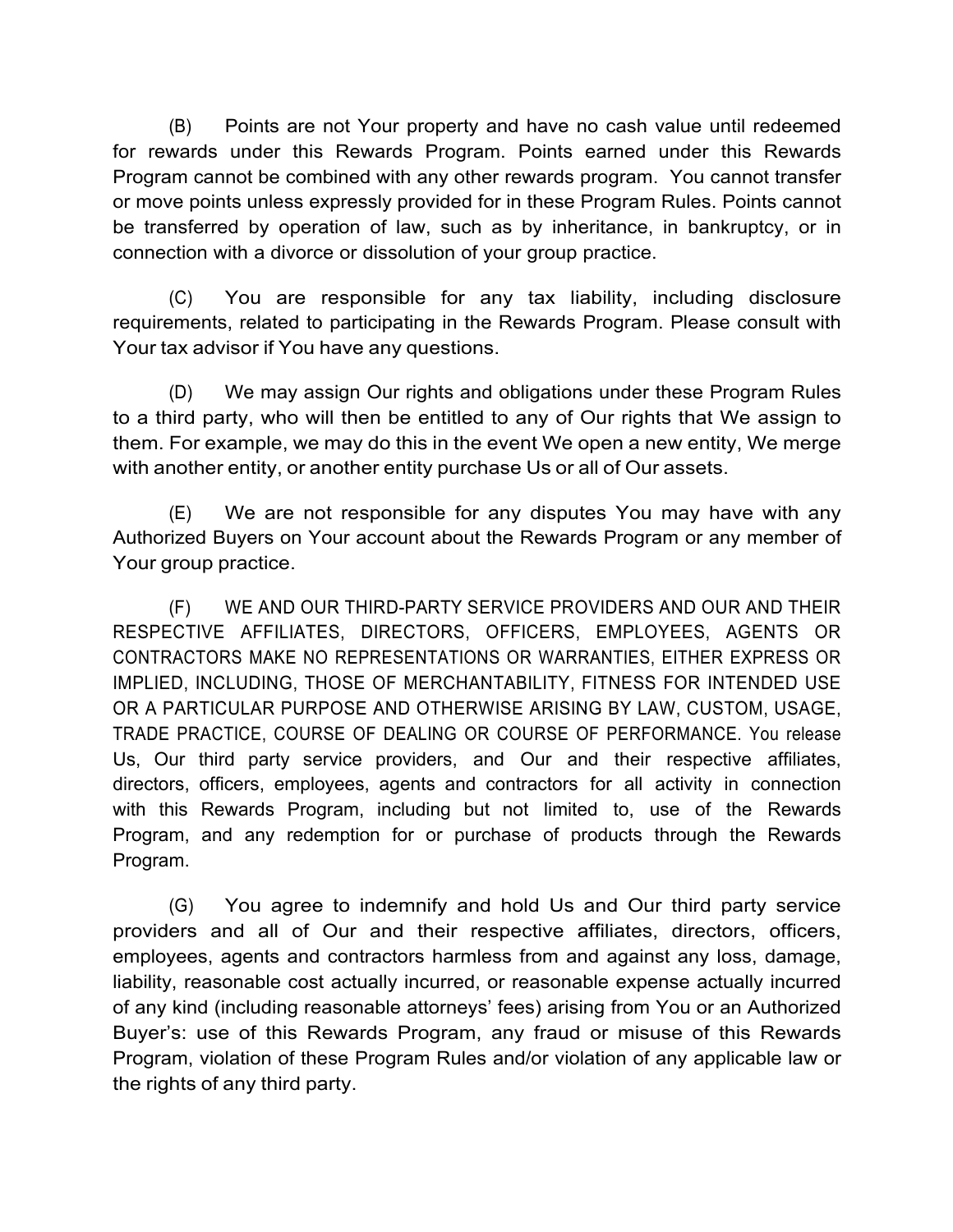(H) IN NO EVENT WILL EITHER PARTY BE LIABLE TO THE OTHER OR TO ANY THIRD PARTY, WHETHER IN CONTRACT, TORT (INCLUDING NEGLIGENCE), WARRANTY OR OTHERWISE, FOR ANY INDIRECT, INCIDENTAL, SPECIAL, CONSEQUENTIAL, EXEMPLARY OR PUNITIVE DAMAGES (INCLUDING, WITHOUT LIMITATION, LOSS OF PROFITS) ARISING OUT OF OR RELATING TO THESE PROGRAM RULES OR THE REWARDS PROGRAM, EVEN IF SUCH PARTY HAS BEEN ADVISED OF THE POSSIBILITY OF SUCH DAMAGES.

(I) You will comply with all applicable laws in connection with product pricing, including all standards applicable to disclosure and reporting the existence and terms of any discounts to Medicare, Medicaid or other Federal or State health care programs in accordance with 42 C.F.R. § 1001.952(h)(1), as may be applicable. If You are a buyer that reports costs on a cost report required by the U.S. Department of Health and Human Services or a State health care program, you agree to comply with all applicable disclosure requirements related to discounts, cost reporting, and other applicable requirements, including as specified in 42 C.F.R.  $\S$  1001.952(h)(2)(ii)(B), as may be modified from time to time.

(J) The Rewards Program is void where prohibited by federal, state, or local law.

(K) All questions concerning the validity, interpretation and performance of these Program Rules or this Rewards Program will be governed in all respects by and decided in accordance with the laws of the State of Michigan, without regard to any conflicts of laws principles thereof. You and We agree on behalf of yourself and ourselves and any person claiming by or through You or Us that the exclusive jurisdiction and venue for any action or proceeding arising out of or relating to these Program Rules or this Rewards Program will be an appropriate state or federal court located in Oakland County, Michigan. You and We irrevocably waive, to the fullest extent allowed by applicable law, the defense of an inconvenient forum in any such action or proceeding.

(L) Our failure or delay in the exercise of any right, power, or privilege under these Program Rules will not operate as a waiver of such right, power, or privilege. Our waiver of any of the provisions of these Program Rules will not constitute a waiver of any other provision (whether or not similar) and such waiver will not constitute a continuing waiver unless otherwise expressly provided.

(M) If any provision of these Program Rules is held to be illegal, invalid or unenforceable in any respect by a court of competent jurisdiction, then You and We